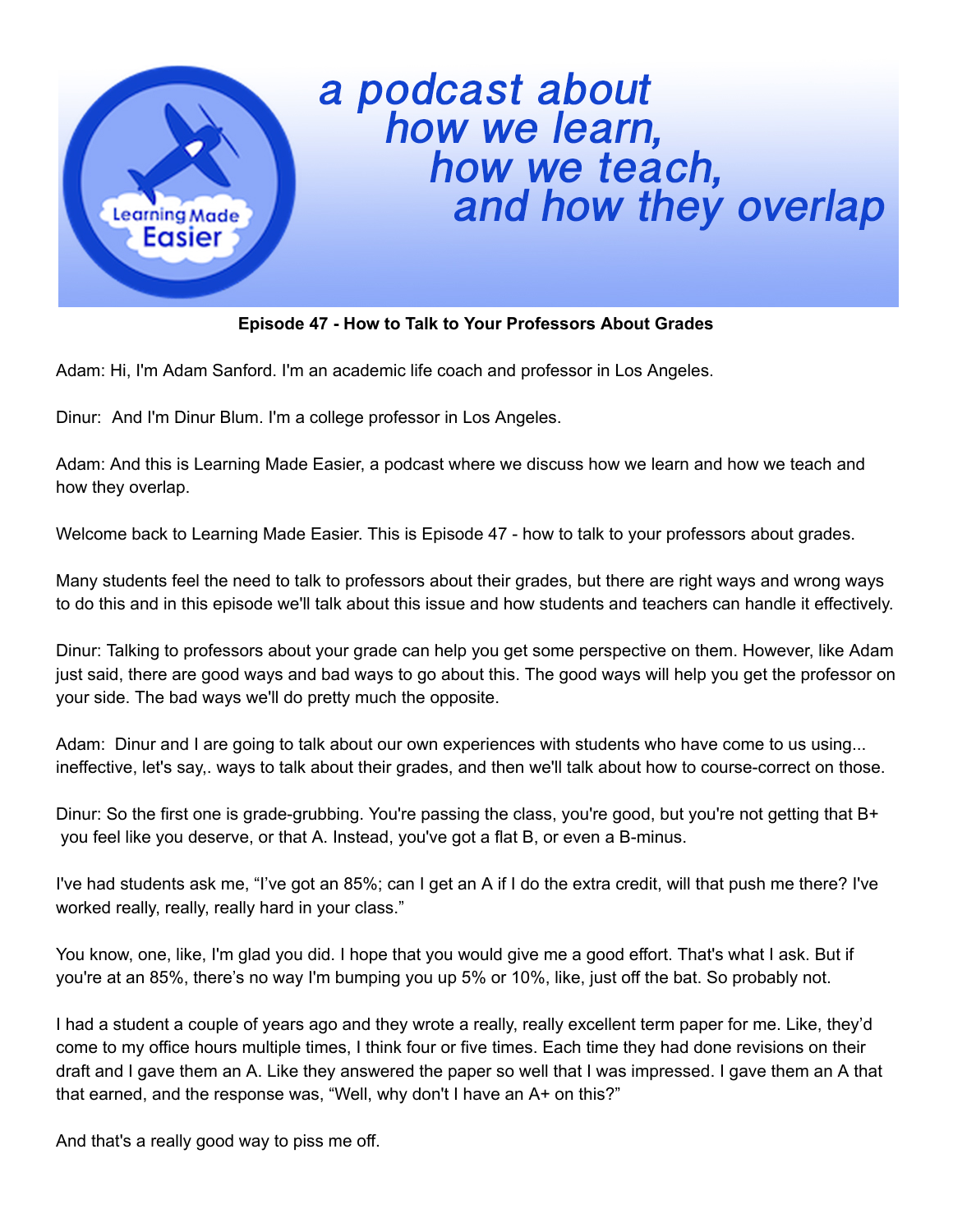One of the things for me is, I don't give many A+s. And when I do, I compare my A papers and I pick the best two, three, five at most out of them, and I add a few extra points. So for me, an A tells me this student has mastered this idea, they've demonstrated everything I've asked for, and they've written an especially strong paper. So now they're asking for a few extra points?

And it's not like I can give an A+ as an overall grade anyway. So even that A+, even those, say, three or four extra percent, weren't going to matter of a whole hell of a lot, because that student was already acing the class. So it wasn't taking them from a C, up to, say, a B - and those extra points would push them into a B+. The student was getting I think an A already and they wanted an A+, which I'm not able to assign as a grade.

Adam: And I had a student who was getting 19 out of 20 on journals. And they had five questions; each question could be rated up to four points, where a four-point answer was "excellent" and a three-point answer was "met the expectations" and then the two and one were, you know, "you need to fix this" or "this really - you turned in garbage."

And so they were getting, you know, four points, four points, four points, four points on four of the five questions. But one of the questions was just, "what was your muddiest point?" Meaning, what was something you were confused about?

Now if you weren't confused about anything, then the "meets expectations" answer was "I had no muddy points." Now if a student said, "I had a muddy point and this was really what I was having trouble with and this and this and they went into detail about it," that would be an "excellent" answer. That would be a four-point answer. But most of the time students are like, well, "I had no muddy points."

Whether you had a three-point or four-point response on that question did not make a difference to the overall grade for this student. They had an "excellent" on the whole thing either way, but they wanted a hundred percent perfect. And they demanded to know why they were not getting perfect scores.

And I said, "Because you don't need it."

They're all, "Yes I do. 'Cause if I haven't gotten a perfect score then I'm a failure."

I'm all, "So, 19 out of 20 is a failure?"

"Yes. 'Cause it's not 20 out of 20!"

And that is a fixed mindset problem. And we're going to talk about this a little bit later, when we talk about how to talk to your teacher about your grades effectively, 'cause that was not effective. Telling me, "I need to be perfect or I'm not good enough" - while I sympathize, I get it. I've been there. I'm a member of the Recovering Perfectionists Club - it doesn't change the fact that what you answered was at "met expectations." Move on with your life.

Now Dinur labeled that "grade-grubbing," and that's a pretty good label, although grade-grubbing does have a broader implication - just the general begging for your grade to be changed or demanding that your grade be changed is also considered grade-grubbing. But teachers, we've actually sort of developed a typology of different bad approaches that students use, and grade-grubbing is only the first.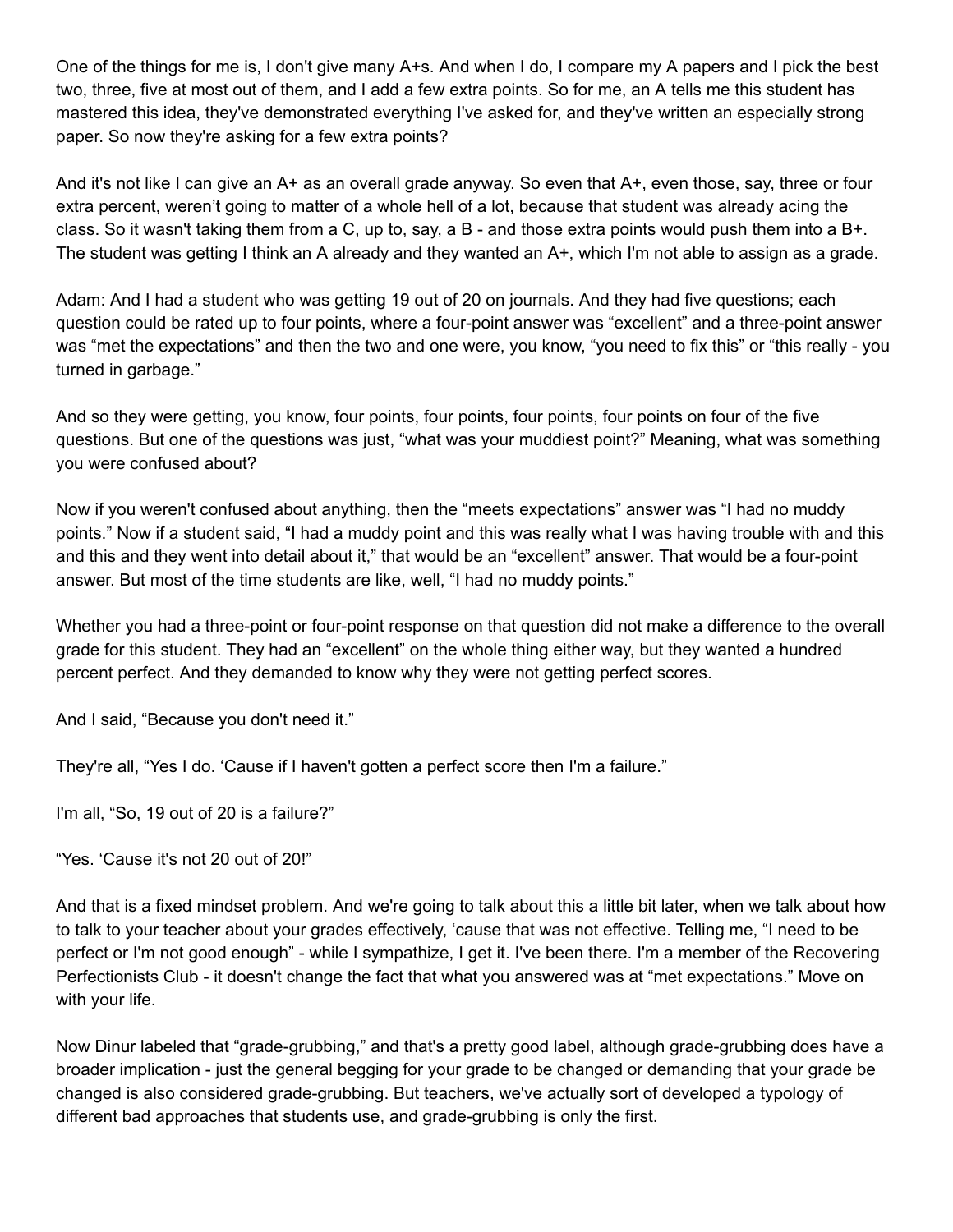So, the second one is one we've labeled "appeal to curves." And this is a student who thinks that curving the grade will somehow give them a better score or a passing score. Now this shows a fundamental misunderstanding of how curves work. A curve does not add points to the grade. It basically sets the grade related to how everyone else in the class did. So your score may not actually go up with a curve, students. It may go down.

And normally, most professors don't curve grades when the overall class is doing okay. It's only when the entire class bombs the exam that we'll consider curving, because if everyone failed the exam, that indicates either a problem with the way we taught the material, or a problem with the exam itself. And this is - when I was in grad school, we did actually have this happen once in a stats class that I took. Nobody in the class got better than a 60% on the stats exam and our professor sat there shaking his head - there were like 15 of us in this second year seminar - shaking his head and going, "I have no idea why you don't understand this, but if none of you understand this, it's not you, it's me." So he curved our scores on that one test, but he still set the scores so that we weren't getting great grades, we were getting okay grades.

And then he went over every single concept and every single formula that we had not understood and he made sure that we understood it before we took a retake of that exam, which he felt was necessary, because he felt he had not done his due diligence. So we'll put a link in the show notes from Hamilton University that talks about how curves actually work. But be aware, students, asking for curves does not mean "add 12 points to my score." That's not how that works.

Dinur: Right. And one of the things I've told students when they ask if I curve grades, I tell them "no, and you really don't want me to because then that means most of you are getting Cs and I don't think most of you are going to be very happy with that."

Will I adjust scores? Sure. Like I might throw out a bad question on a test, or two bad questions, if I see everyone struggling with them. That means maybe I didn't cover the material well or I wrote a really bad question. And so in that sense, I'll adjust the scores - but I do not curve them.

So the third part in our typology is what we call "appealing to responsibilities outside of school." And these are things like "I had something come up with work three months ago but I didn't tell you until now and now I need a grade," or, "I had a family emergency two months ago. I thought you knew about it even though I didn't email you or tell you. And now I need a grade."

I've mentioned in previous episodes, I had a student who missed turning in an assignment because something had come up with work, and they only told me several weeks - like, almost a month after the fact. And their words were, "But I thought you knew."

My response was, "Did you email me?"

"No…"

How am I going to know that something came up with work? I'm not a mind reader, you know. As far as I know, Adam didn't get a PhD in mind reading either, so generally -

Adam: So I tried, but they didn't offer it. So, you know, I got sociology, which was the next best thing.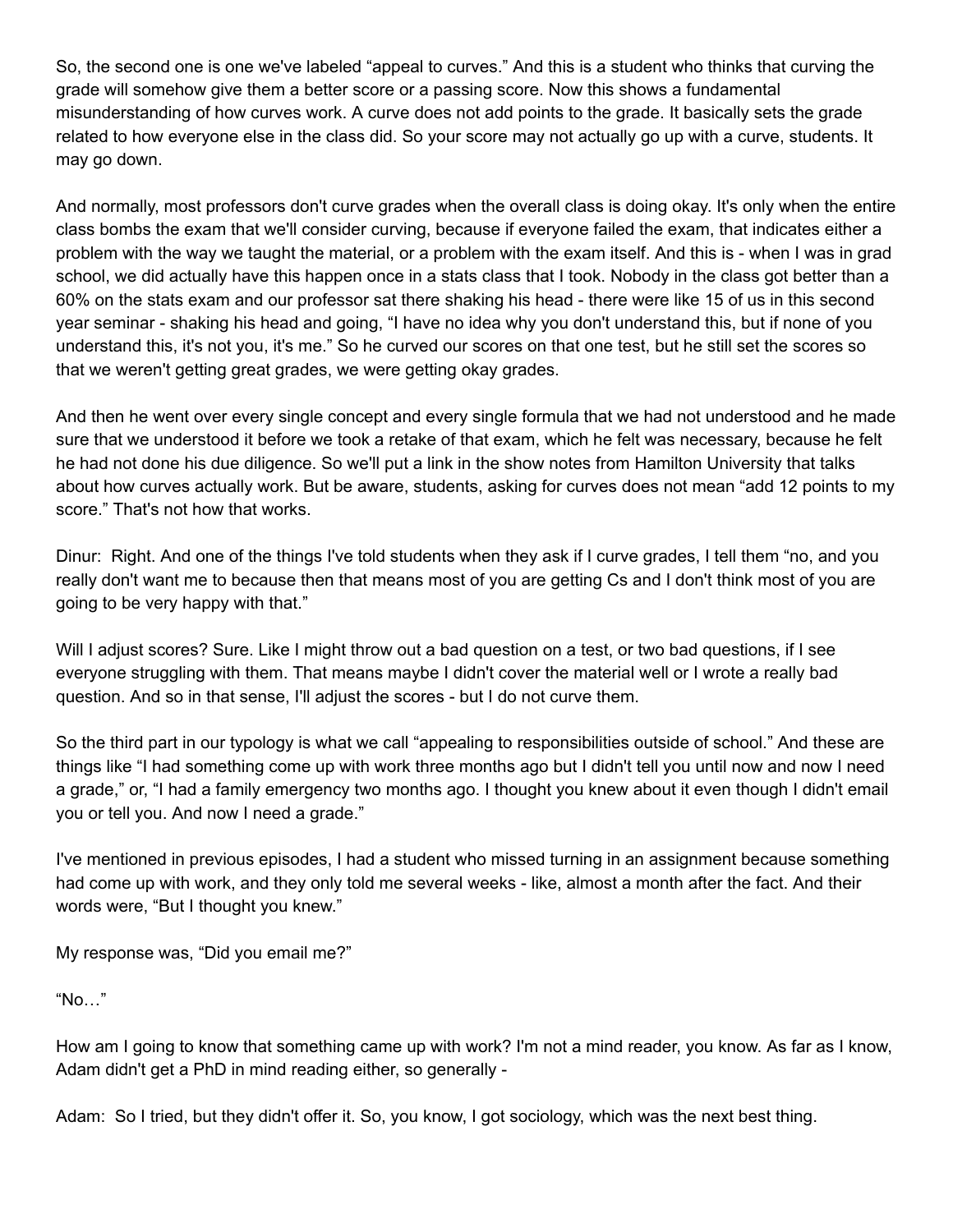Dinur: So, I mean, if you don't let us know and have something that we can look at - I know I've mentioned in previous episodes the importance of emailing your professor? If you just come to us at the end of the term and say "something came up with work or with my family," it doesn't come off as you being responsible. It comes off as you trying to throw an excuse as to why you don't have a grade. And that's not fair to you.

But it's also not fair to us. You know, if you let us know when something's happening, "Hey, I just got promoted at work. They just changed my work hours," "My mom has surgery," "I need to fly out of the state for a funeral" if you let us know roughly in real time, then we can work with you. Because that shows us, okay, they're trying to deal with something that's challenging now. Whereas if you come to us three, four, five weeks after the fact, if not later, it's going to come off as you looking for an excuse to get rid of some zeros in the grade book.

Adam: And I know I've mentioned the student who - their mom lost their job, and suddenly the student became the head provider for the family, but again, they didn't tell me, right? These are all things where, yes, we understand that you have responsibilities outside of school. We understand that. We did too, but if you don't tell us there's no way that we can know. And if you expect us to know, that's really unrealistic at best and unfair at worse.

Now this also leads into "appeals to professor sympathy." This is the fourth thing in our typology. This is the student who says, "If I don't pass this class, I lose my scholarship or my financial aid or my internship or my work-study" - or whatever it is. Well, the first thing we think is "This is something you needed to think about a lot earlier than finals week." I see this a lot, but the problem is, a student who does this is hoping for a last-minute fix for their own irresponsibility most of the time.

Now, if it's about outside-of-school problems, which we just talked about, come in earlier than the last week of school - unless the outside-of-school problem happened just that week. But if your only reason for asking us to help you pass the class is because you'll lose your scholarship or your internship or your financial aid, and you don't have a good explanation for why you didn't do the work, or why you didn't do it well enough, this not only does not work as a reason, but it really annoys your professors that you expect us to just give in because we're feeling sympathetic.

And it's also a great way to kill our sympathy, by the way, when we hear, "Well, I know I didn't do much work but now I really need this class or I'm going to fail," that is not a one-class problem. If you are missing our class, I'd be willing to bet that there are other classes that you are also struggling with, and you've told the same story to every one of your professors - and all you've done is made us annoyed with you. Don't do that.

Dinur: Right? Benefit of the doubt is something that's earned. And the way you earn that benefit of the doubt is by being consistently engaged with the class throughout the semester. Are you doing the assignments on time, and at least at a C level? Because that at least shows us, "Hey, this person is trying to deal with the skills, trying to deal with the topic we're teaching, and they're doing an okay job with it." Are you talking in class? Are you participating? All these little things that may be hidden from our minds - at the end of the term, we look at that. We remember who spoke more.

If nothing else, we have a record - or I keep a running tally of how many times my students participate, so I can say, "Yeah, this person's been pretty consistently engaged. I can give them the benefit of the doubt," because they've earned that, but if I have a student who doesn't talk and they're missing, you know, half or more of their assignments, and then they want my sympathy, well, it's tough because what have you done to give me? I want that show of good faith, you know, so that I can extend that courtesy to you.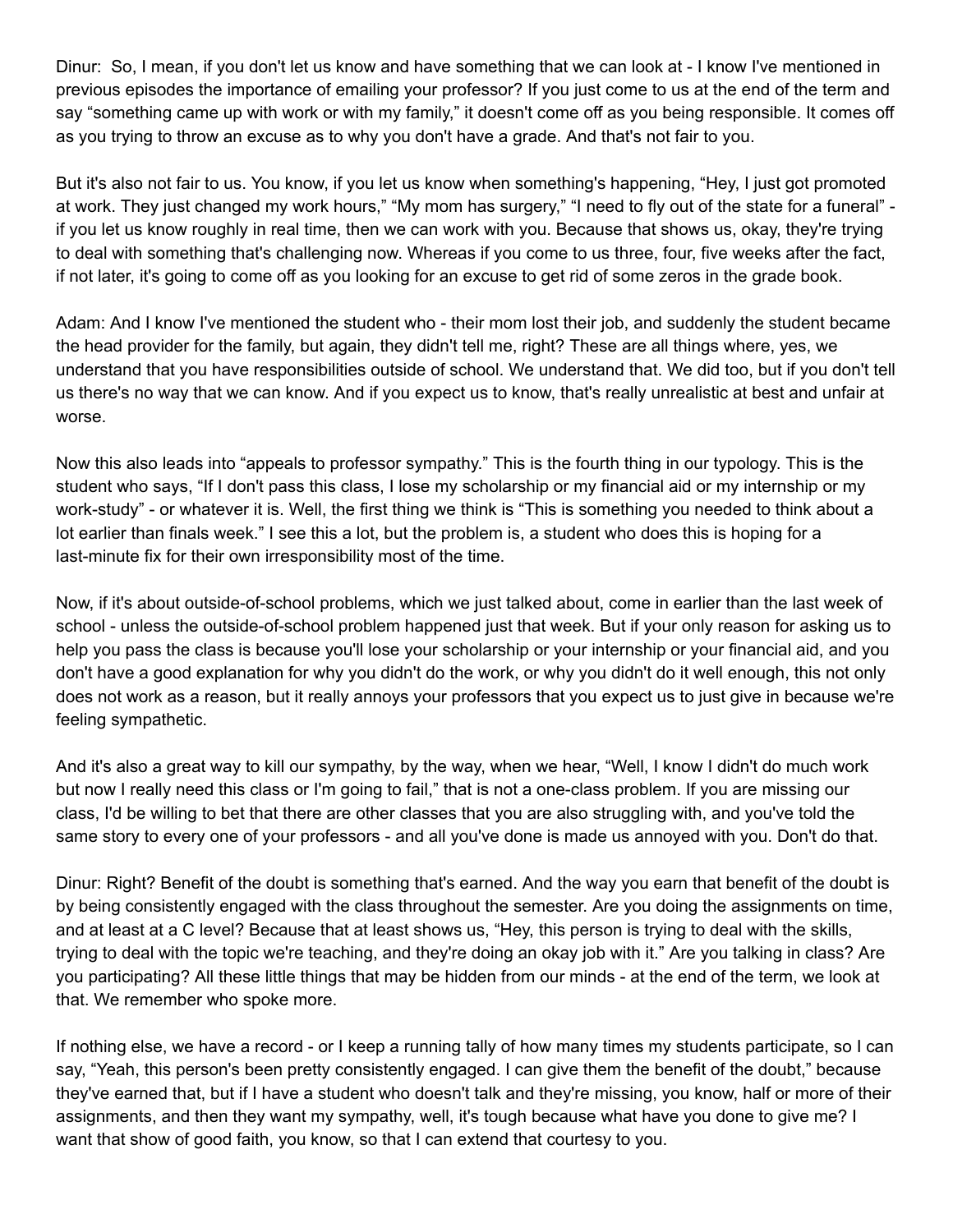So the next part in the typology is "the Hail Mary pass." So a Hail Mary pass, in football, is a last-ditch effort for the offense to score a touchdown. It's usually a long pass all the way down the field. It's kind of a free-for-all. Everyone both on the offense and the defense is trying to get that ball, and it's done because, hey, one team is down. They need that score to try and win, or to try and tie the game as time expires. And sometimes it works, but more often than not it doesn't.

And this is when a student comes up with something totally out of left field. Like, "Can I get extra credit for sitting in the front of the class that one time?" or "Can my final exam score -" the only assignment they've completed - "be my overall class grade?"

## Don't do this.

I've had students ask for additional extra credit opportunities that were not on the syllabus. And I tell them, like, if it wasn't on the syllabus - one, that's not a bad idea. I might put that on for a future class. But that's not something that your classmates are able to do. So it's pretty unfair to them to do that. Okay.

I've had students who've tried the Hail Mary of a grade appeal. And one of the things I tell my students is, when you appeal a grade, I want you to put in writing where you think the mistake was made, either by myself or by my teaching assistant. Because if you want me to just regrade your paper, there are three ways it could go, and two of them are not the way you want it to go, right? You want your grade to go up, but I am just as comfortable keeping your grades the same if I think the overall grade reflects the work pretty accurately. Or, if I think the original grade was a little too generous, and now I keep finding more and more mistakes - because you wanted me to do a complete regrade on your assignment - your grade might go down.

So when you want to appeal a grade, and I hope that it's rare, right? I hope that most of the time, if not all of the time, you go, "Okay, I understand why I got the grade I got,"but put the issue in writing, let us know. Did we say you missed something in your thesis statement? Maybe, you know, maybe we did. But put it in writing so that I can say, "Okay, oh yeah, this person did put this in there. I don't know why I missed it the first time. I'll give some points back."

But if you're just throwing out an appeal, like you expect that grade to magically go up a full letter and you don't give a reason, I'm not going to be overly sympathetic.

Adam: So essentially it's a snowball's chance in hell, right? We're, we're trying really hard, but we're pretty sure this isn't going to work. Students, if you're going to do this kind of appeal, just don't, 'cause it's probably not going to work. The chance of it working is slim to none. Slim has left town, and None is getting their train tickets now.

So, the last part of this typology that we've created - and teachers, if you can think of other things that ought to be in this typology, by all means, email us. You can email me at adam@undergradeasier.com and send in your appeals that you have received - but the last one is "appeals to novelty," which is a student who does not understand, or says they do not understand, how the class works. And so they feel they should pass anyway, because they were treating it like all their other classes.

So, this is a student who asks for extra credit, even though the syllabus says there's no extra credit in this class; or, asking for partial credit, even though there's no partial credit in this class and it says so in the syllabus; or otherwise, just ignoring how the class runs.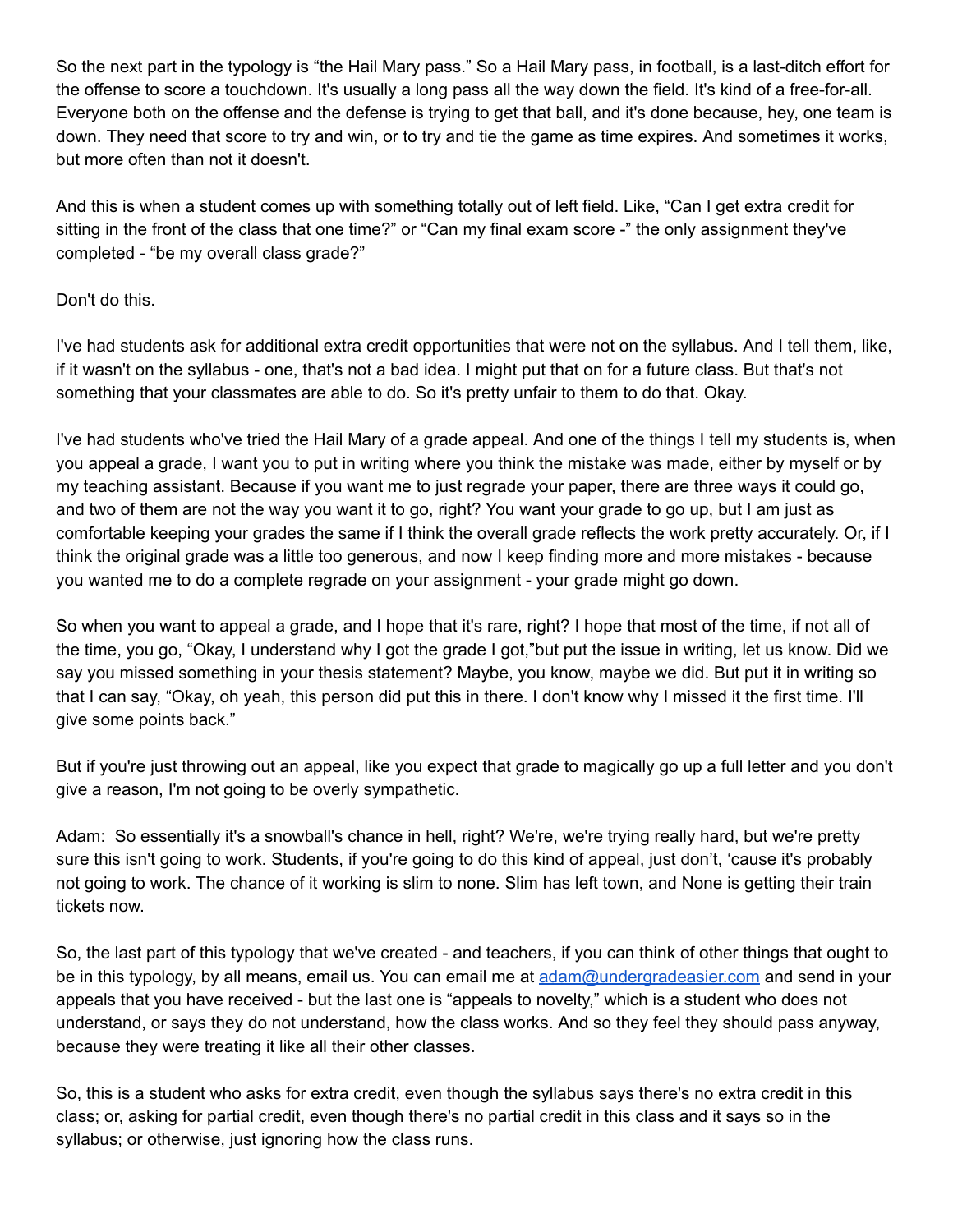I had a student try to grieve an F, because there was no extra credit allowed in the course. And it was a grievance that they filed with the department, said "He doesn't allow extra credit and that's not fair, so I shouldn't have an F!" He was, you know, not laughed out of the room, but I don't think anybody took it seriously.

These students have just not earned the benefit of the doubt. Again, what Dinur was talking about, if you have not done some of the work and shown us that you're trying to do the work, then you shouldn't get any benefit of the doubt. That student who tried to grieve that F had failed literally every quiz in the class, and they had done no other work. And their argument was, they said "The grading system is too confusing to understand, and there should be extra credit."

Saying "I don't understand the syllabus" - that works in week two. It does not work during finals week.

Dinur: And I've had students - so, I offer an extra credit option for my students, and it's worth roughly, like, half a percent in their overall grade. So, if they're borderline between two grades and they do a good job on the extra credit, I'm more than happy to bump them up to the next grade step.

But I've had students ask if they can do two or three of the extra credit options, to get double or triple the credit. And I go, "No, like, I'll let you do one, but I don't want to grade like up to three extra credit assignments times, say, 300 students. That's 900 extra things for me to grade. Like, there is no way I'm ever going to get through that much grading, and have all of the final grades done by the time they're due."

So, I allow them to do the one option. It works effectively as a grade bump, but trying to ask for two or three assignments - for a full one to 2% and to me that comes off as, like, you're shooting for the moon. I appreciate the effort, I appreciate it, the dedication. But at the same time I would also ask, "Was there anything you could have done earlier?" And I'm not talking about a mistake on a test. I'm talking about, was there anything you could have done better on assignments?

And I will also say, I've mentioned in previous podcasts, I look for upward trends in my students' grades. So there are times where, if I see they bombed test one, but they got a C on test two, and an A on test three, and they've done that extra credit - I'm sometimes a little bit more lenient with how much I bump that grade up, because they've shown improvement, and I'm looking for that. But if it's pretty consistent low scores, and they're asking to do two or three assignments, it's not going to happen.

So, how do you talk to your professors about your grades? We just gave you examples of what not to do. So, when you talk to your professor about a C or a D you got on a test, here's how you should approach the conversation. "Professor Martinez, I had trouble with this formula or with this concept and I'm not sure I understand it. Could you help me understand it, so I can do better on the next exam?"

Adam: And any time you approach a professor to discuss your grade, your focus should be on three things and none of them should be the grade. So first, where did you have problems understanding the material? Second, can the professor help you understand where you went wrong? And third, how can you improve?

Now notice: this looks really similar to the "Observe, Learn, Improve" approach that we outlined back in Episode 5. It's just doing the OLI Method with an outside observer, your professor, who may be able to point out things that you missed or overlooked. It always helps to have a second set of eyes when you're saying, "I don't understand why I don't understand. Can you tell me what I'm supposed to understand here, so that I can figure out how to approach it in a way that makes sense to me?"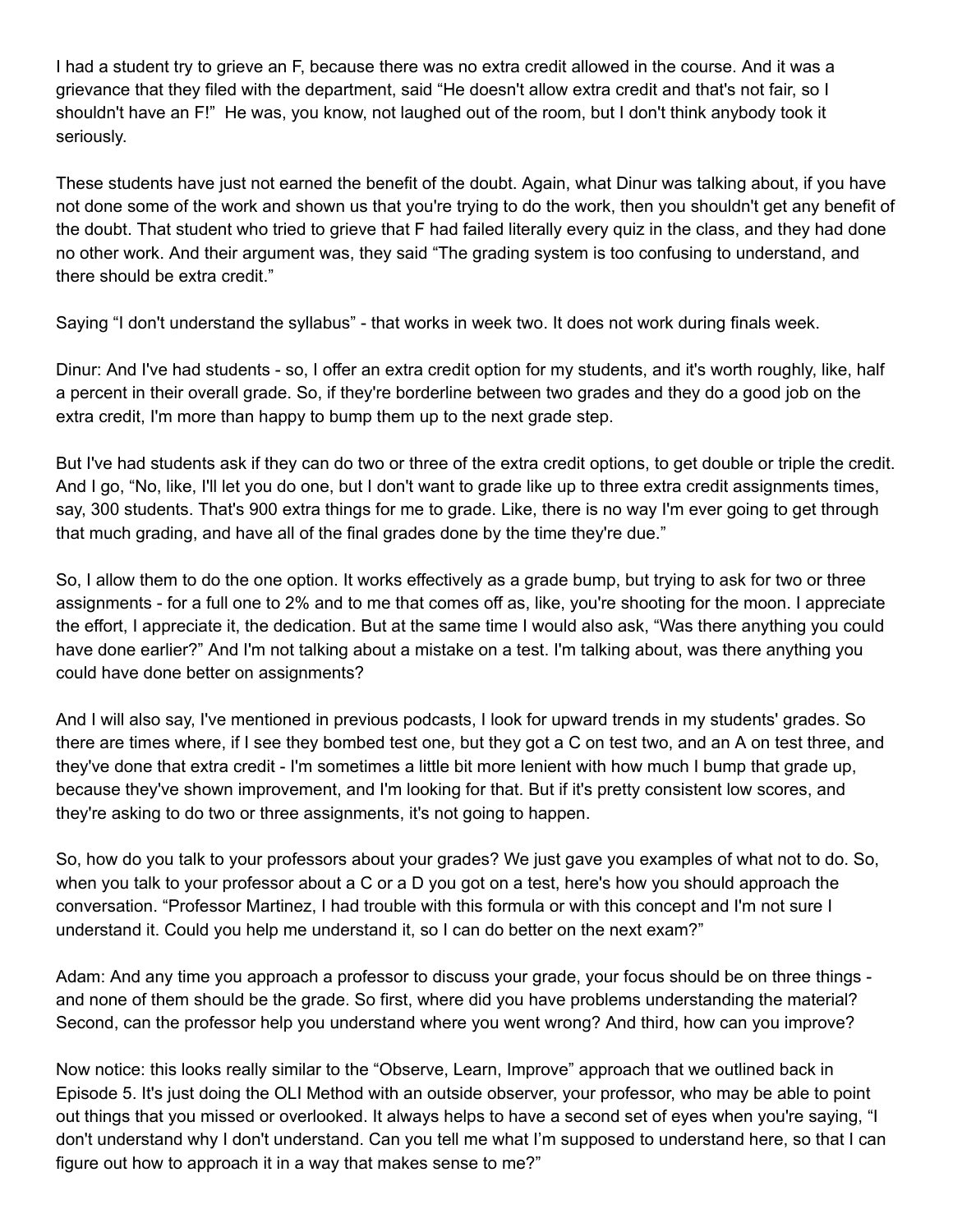Dinur: Your professors assign grades, but professors, especially those like Adam and myself, we focus on learning. We don't focus on memorization. We certainly don't focus on points. So if you're focusing on points or grades, we understand it. You're right, that grade is your goal - but if you bring that to us, then it tells us that you're wasting your time, our time, and your money.

Now, there are exceptions to this. If there was a mistake made - something like, "You know, Dr. Blum, your slides say that this is true, but on the test it was marked as false."

Okay. Maybe I wrote a bad question or something. Got miskeyed. Let me go check.

Or, you know, "You said I didn't write a definition for this, but I wrote it here."

Okay. Maybe I just missed it - I was going through so many papers. I didn't see it. It didn't click.

And when those mistakes are pointed out, I adjust scores. I add points really quickly. Sometimes I will say, "Hey, I wrote a really bad question, so I'm going to give everyone credit for this because, you know what? That's my mistake. That's something I need to learn from and improve on, and I don't want that to hurt students."

Now let's say you come to your professor and they say, "Well, your grade is going to stay the same." They couldn't find the mistake that you thought was made. Focus on how you can improve for the next test or the next assignment. Was there a concept that just didn't stick? Were you able to study in different ways? Right, Adam and I talked about using study groups and using flash cards, playing games in order to engage the material, you know. Are you doing that? What can you change, and how can you improve, so that your grade improves?

Adam: And I've got to say about this, too, I don't mind when students come to me and say, "Hey, your slides said that X is true, but on the test it was marked as false." I have that problem. All right? I had this happen about three weeks before the end of the semester - 'cause we're now in finals week, when we're recording this, at least for me - and I had a student with their hand up after I gave them the beginning-of-class quiz, and they said, "Hey, wait a minute, on question three you said that C was the answer, but everybody marked E."

And I said "Yes, that's called 'a mistake in the key.' That's my fault. I recognize that. The correct answer *is* E; my bad. And everybody gets credit for that."

Now, this was not even a big problem because it was just a quiz to see if they knew the material. It wasn't a quiz that got entered into their grade. It was just "they were there," and so they get credit for the in-class activity. But I still owned my mistakes.

Teachers, don't argue with students if they come to you and say, "Look, on the exam you said this is false. But in the lecture you said, it's true. We need some help here" - I remember, one time I had a cultural geography professor, back in the day when I was in undergrad, and I went to him and I said, "Look, I think a number of the questions that you've got here are way too open to interpretation. And I would like to explain my answers, to see if you can see your way clear to maybe a couple extra points."

And it turned out that there were six different questions, on a 100 question test that he was like, "Oh gosh, I hadn't realized that could be interpreted that way. But I totally see." So he went into the key, and he changed all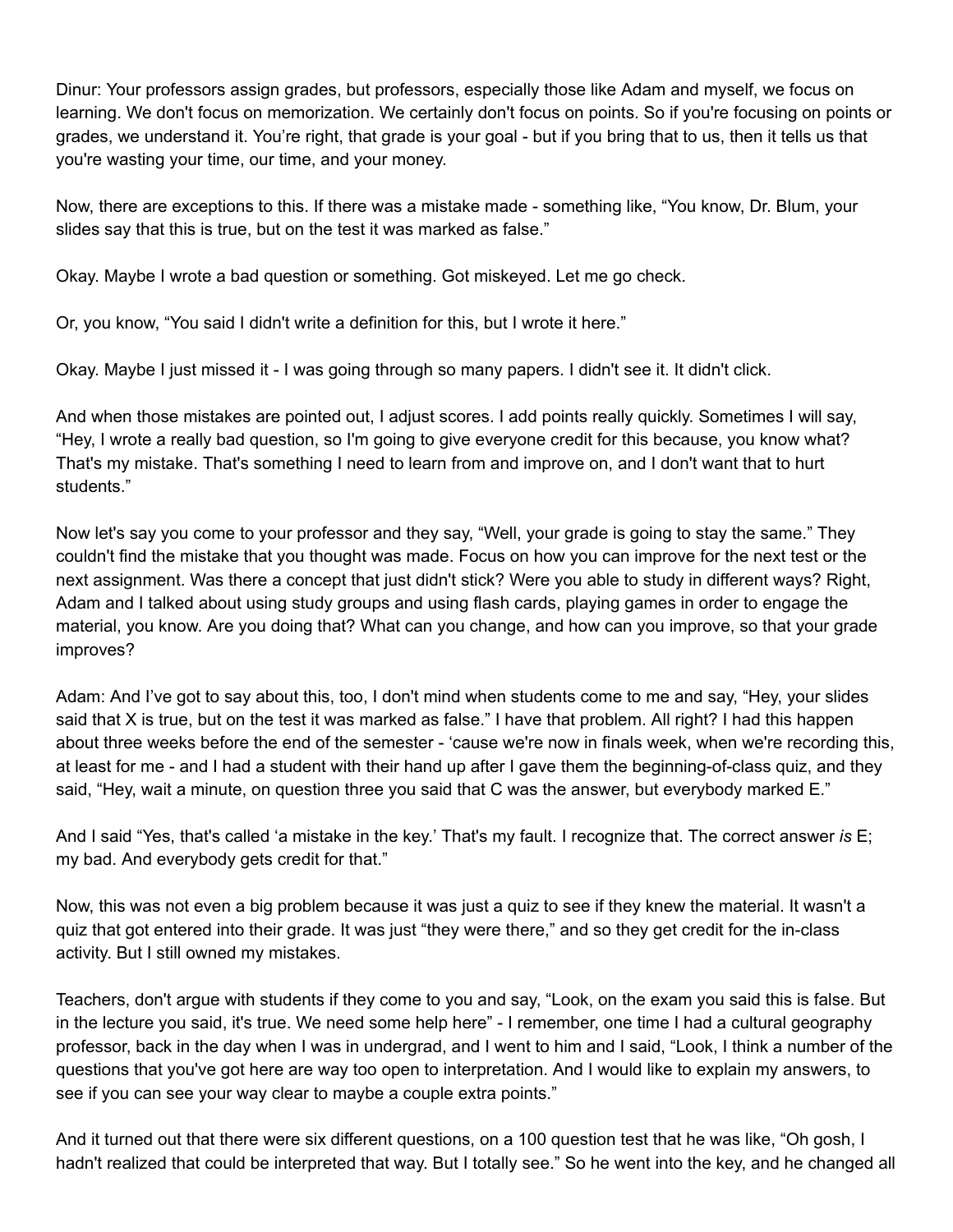six of those to "everybody gets this," you know, and some, some of the students, their grade went up by a half a point or half, you know, half a grade level, because I had pointed out "These are, there's a lot of bad questions."

Most of us don't mind being told that we would rather know so that we can fix the problem. And if you don't tell us, we don't know, and you resent it. So please in that case, absolutely come to us and say, "Dr. Sanford, Dr. Blum, Dr. Martinez, this question is a bad question, and here's how I know." We'll fix it.

Dinur: Now, you want to avoid certain ways of talking to the professor about your grade. So Adam and I ran through a few, but telling us "I worked really hard, so I should get more points than I got, because I don't get Cs or I don't get Bs." That's not gonna work for us.

"Will I still be able to get an A in this course?" Maybe. I don't know what your situation is, and I don't want to tinker in the grade book because I don't want to tinker with a student's grade.

"Can I have extra credit to make up what I didn't get on this test?" And if there's extra credit listed in the class, you can do that. But we're not going to change the rules in the middle of the semester. We're not going to change them in the middle of the game.

And professors have a word for what's going on when you use these methods. That's called grade-grubbing or grade begging. And when you're already passing the class and you grade beg, or you grade-grub, professors find it extraordinarily childish and distasteful. It pisses us off. If you want to get on your professor's bad side, that's a really good way to do it. So, you might not want to.

We respect that students need good grades, right? They want to go to law school or medical school, other professional schools. They want to maintain their eligibility.

We also know that "good" is subjective, and it's going to be different from student to student. All right? Some students are happy with some level of a B; some are happy just passing the class; for some, anything short of an A is viewed as an F. I've had students, you know, in that camp.

Well, when you focus on the grade when you're talking with us, rather than the actual material or the skills well, that suggests to us that what we're trying to teach doesn't matter to you, as long as you just get the grade you need. And that comes off as being disrespectful, because it takes time, it takes energy to create a good college class, right? To try and put complex ideas or complex skills or research ideas and have you work with them.

So when you only focus on the points with us, that tells us that, well, our effort and our energy was wasted, because you're just in it for the grade.

And for me at least, it comes off as assuming that your professors are acting in bad faith, that we're trying to screw you over - we're adversaries, for whatever reason. Well, we're not. Well, we certainly should not be adversaries. You know, I think both the way Adam and I view our job is we're here to teach and to mentor. We really like seeing our students succeed. We want to put you in the best position we can to help you succeed. And we're really proud of our students for everything that they accomplish.

Adam: Mm-hmm. And the thing about the grades, we know that for some of you, that fixed-mindset thing about "If it's not an A, then it's an F," please go look at episode 21 which we did, oh, probably six months ago,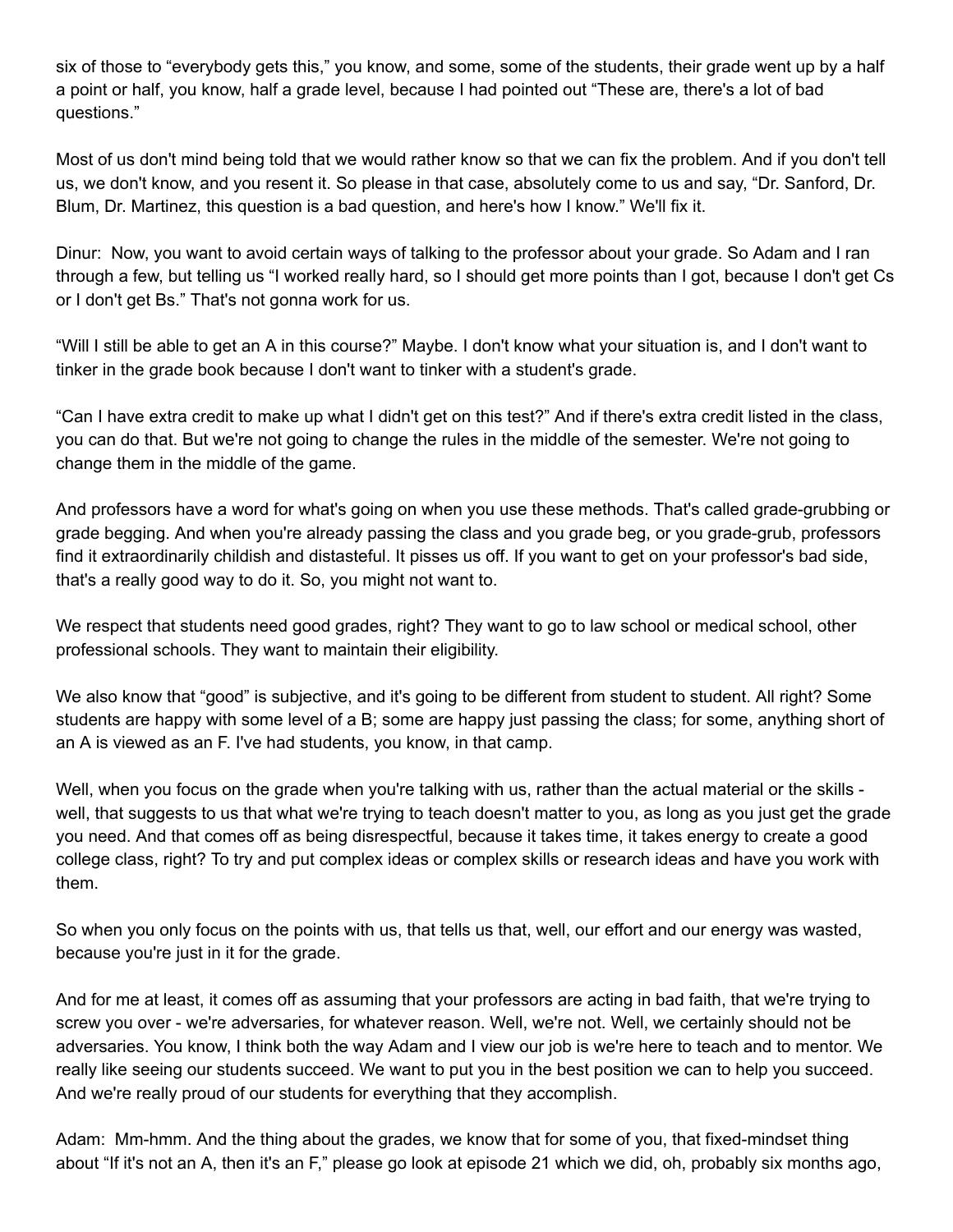where we talked about what grades mean in college, because what they meant in high school and what they mean in college are very, very, very different.

And the thing about the adversaries, I tell my students, "You do not have to have a cage match with me for your grade. You just have to do the work."

I had one student put their hand up and say "A cage match would be easier."

And I said, "I know. That's why you can't fight me for a cage match for your grade."

Because, the thing is, we're not your adversaries - we're your mentors, but we're going to call you on it when we think you're trying to get around the rules, or when we think you're trying to get around the standards. That's not going to happen. We're not going to let you do that.

Now, keep track of your own grade, because you can't come to the professor in the last week of the course and say, "How am I doing?" If you care, you're going to keep track of it yourself. That's part of your job as a college student.

Almost every syllabus you get will talk about "This is how the grade is broken down. This is how many points or what percentage of your total grade each assignment, paper, quiz, exam, project, whatever, accounts for." So, at any time, you should be able to take your scores, compare them to the syllabus grade-level breakdown, and pretty much know what your grade is. And if you can't do that, then you can go talk to the professor. But if that information's available - and it should be - you should be able to do those calculations yourself.

Dinur: Now, I tend to enter my grades on Canvas, and I try to return my assignments to my students within three class meetings, so, within a week and a half at the latest, so that students are not in the dark about their grades. They can look on the system in real time.

Now the waiting may change the overall percentage. For example, I might have all three of my tests combined be worth 50% of the overall grade. And if they've only taken one test, then obviously that test is going to be overrepresented. But the waiting might change the overall percent. But students know what assignments are worth more than others, and they can, using that, make a ballpark estimate of what their grade is prior to the system telling them.

Now there are issues sometimes where a grade shows up on my end, and it doesn't show up on the student's end for some reason. I'm going to assume that that's just because it's Canvas (sorry, Canvas lovers, but it's that.) So it's one thing where I get frustration because of that, and I understand it, and I can at least say or show the student, "Hey, this is what your grade is showing on my end." But if you can see your grades, then you know what you're doing well. And if you're in class regularly and you pick up your assignments, you'll see it handwritten what you're getting on the papers so that you can judge that against what we have in the system.

Adam: Now, don't try to get an email about your grade. If you're in the United States, your professor is probably not going to email you about your grade, or respond to emails about your grade. And the reason for that is there's a federal law called FERPA that forbids it, except under certain very specific circumstances. Come to office hours or make an appointment to meet, and show your professor that you're interested in learning what they're teaching you and ask for help. At that point, you can safely ask about your grade.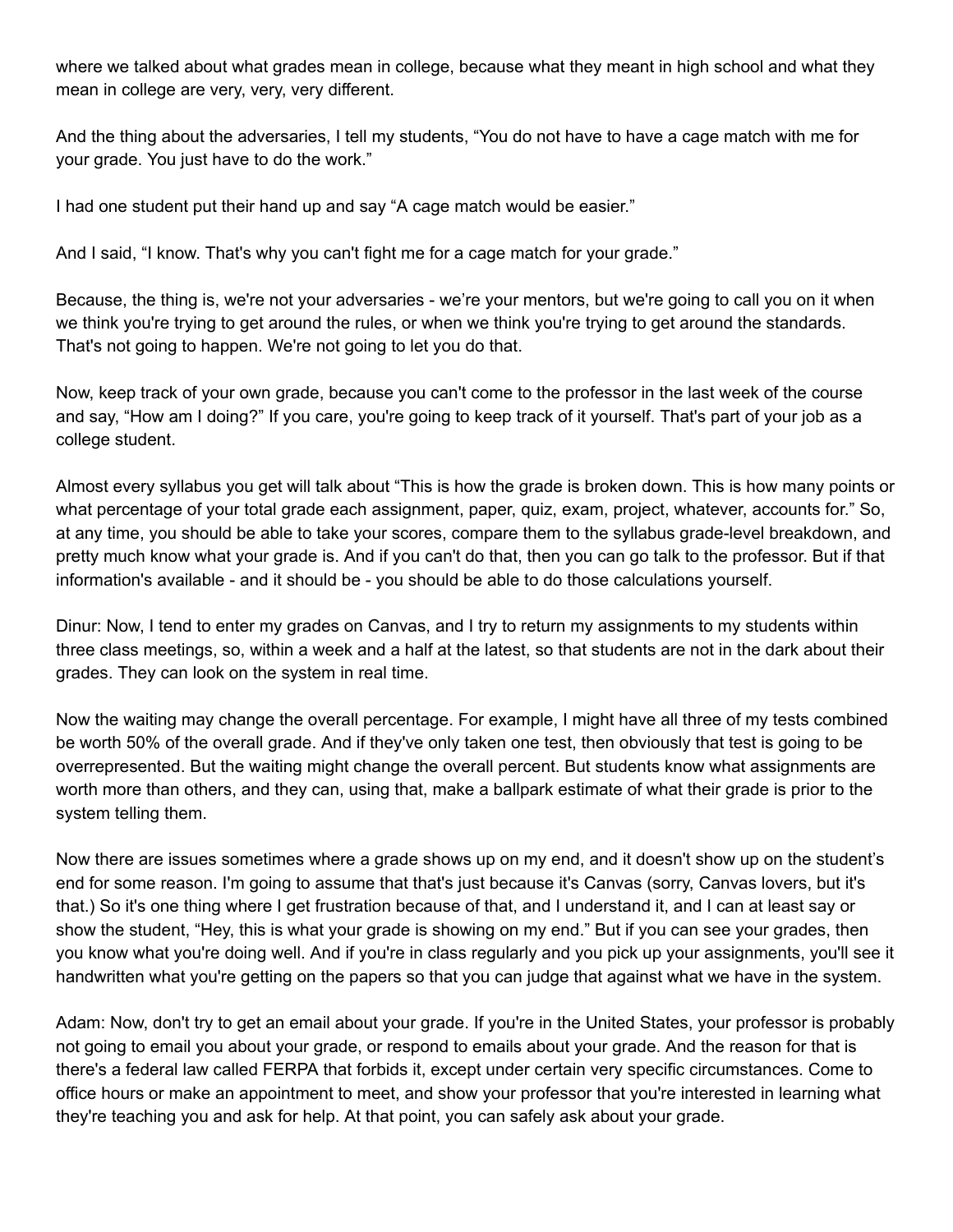Dinur: Remember that your grade is earned. Your professor doesn't "give" you a grade. They assign the grade based on the quality of the work you've done, as measured against a standard that everyone has to meet, all right? Are you exceeding everyone? Then yeah, you're probably going to get an A. Are you doing - you know, pretty damn good work, but it's not just mind blowing? Then you're probably going to get a B. Are you showing that you at least understand the material, but, you know, it's not wowing us? It's going to be a C.

Your grade is a function of the quality of the work you give your professors. It is no more than that and it is no less than that. We don't think of you as our "A student" or "B student" or "C student." You are "our student," and we are judging that assignment or that test against a certain standard and we're seeing who's meeting it - and hopefully everyone's meeting it, at at least a C level.

Adam: And the thing about that too, that "A student, B student" thing, that's a fixed-mindset thing. It's also creating an identity for yourself out of something that really should not be an identity. Too many of us - and this is not just students - too many of us, we create an identity for ourselves based on our accomplishments. When you do that, you're putting yourself on a pedestal that you built out of "things I've done" and all it takes is one failure for that pedestal to come apart and for us to fall.

And a better way to look at it is "how much did I improve when I did that? How much better am I now than the last time I did that? And if I'm worse, why? Do I understand why I'm worse? Do I understand what I need to do?"

But tying your identity to a letter grade is a really great way to set yourself up for, first, a lot of self-esteem problems and second, failure affecting you a lot worse than it should.

And these are the students who say, "I am an A student, I don't get Cs." And then, they get a C. Their whole identity goes to hell, because suddenly everything they based their "who I am" on has gone to sand under their feet - maybe quicksand.

It's not a good idea to base your identity on a grade, because if you do that, any mistake makes you feel like a failure - and mistakes? You can't get away from them. They're a necessary part of learning. And so when we "give" the grade that you get, it's based on what you've done and what you haven't done, not on who you are. I don't think less of you if you get Cs this term, when you got A's two terms ago. And I don't think more of you when you got A's this term, when you got a C last term. I look at you as my student who is putting in the work. That's the important part.

Dinur: Now, recognize that we are not going to bend the rules for you alone. If you're asking us to give you extra credit, then that means we have to give it to everyone in your class, and most of the time that's not going to happen, because if we have hundreds of students, we don't want to grade up to hundreds of extra assignments. It's why I tell my students they can do one extra credit option, not two or three, because three times 300 is 900 things to grade. I don't have the time or the energy or the desire to do all that much grading, especially if it's something that's right around the time that overall grades are due.

Adam: And I can hear - and I can hear some students thinking, "Well, then you're just mean and you don't care about me."

That's not true. That is not true, but we have a finite amount of time and energy too, and this would be like telling you that you suddenly had to do nine extra papers for one class to pass the class. We won't do that to you. You can't do that to us.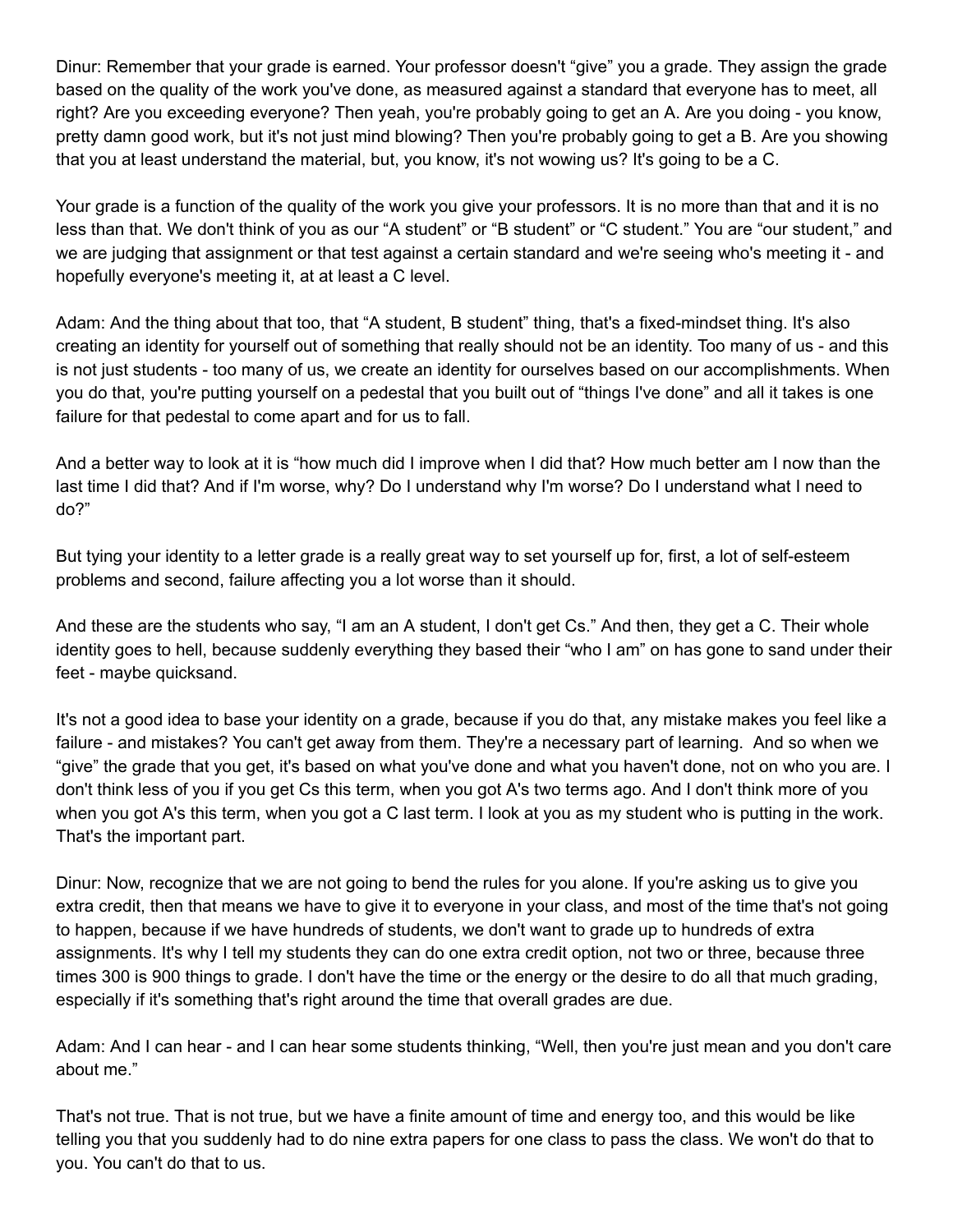The other thing about this is, it's not just about our workload, although that's certainly a big part of it. It's also about fairness to everybody in the class. I had a student, early in my career who had basically bombed the class. They had a - I want to say they had a 66%, back when I was still doing percentage grading. They would have needed four additional points just to get to a C-minus and they wanted a C. So they wanted me to basically bump their grade by 10 percentage points.

And they came in and I said, "Look, you need to understand that's not going to happen."

And they're all, "Well, I was in class every day!"

And I said, 'That's nice. That's not part of what your grade is based on. I'm not legally allowed to do that. Attendance can't count for that."

And they said, "Well, I still want a C, 'cause I need a C for my major" - they were in a different major.

And I said, "I can't give you that."

They're all, "Well, I want you to change the rules so that I can get the C I need."

And I said "That would be unfair to the other students."

And they said, "Well, I don't care about the other students. I only care about me."

Okay, get out of my office. That was the point at which I told them to get out of my office. And that student was angry enough with me that I wouldn't bend the rules for them, that they threatened me, next to my car, about six weeks later and said, "I'll just have to tell my son what your car looks like."

Students, that's an overreaction. It's not okay to do that. And it's not okay to say "I don't care about the other students. I only care about me." That may be the case, but don't tell us that. Don't tell us that, 'cause that's a great way to make us remember you - and not in kind ways.

Dinur: Right. And if you ever want us to write a letter of recommendation for you, okay, what do you think we're going to be more willing to write for - a student who earned a B, but worked on improving and learning, or the student who demands an A and demands that we bend the rules for them? Who's going to make that better impression on us, when we write that letter?

Adam: So we focused a lot of this towards the students this time. But let's talk about how teachers can use this information about talking about grades.

So the first thing is, teachers, be kind but be firm. Understand that yeah, the students are stressing. We've talked a lot about how students stress out about grades in previous episodes, and part of the stress, and we've also talked about it here, is applying old ways of thinking - a fixed mindset, and assuming that a grade is a reflection of who they are, instead of emphasizing what they need to succeed, which is a growth mindset. So to curtail these grade-grubbing episodes, start at the beginning of class and keep reminding them, 'Remember, I am not focusing on your grade as a reflection of who you are. I'm focusing on only as a measure of how much you've learned already and how much more you need to learn."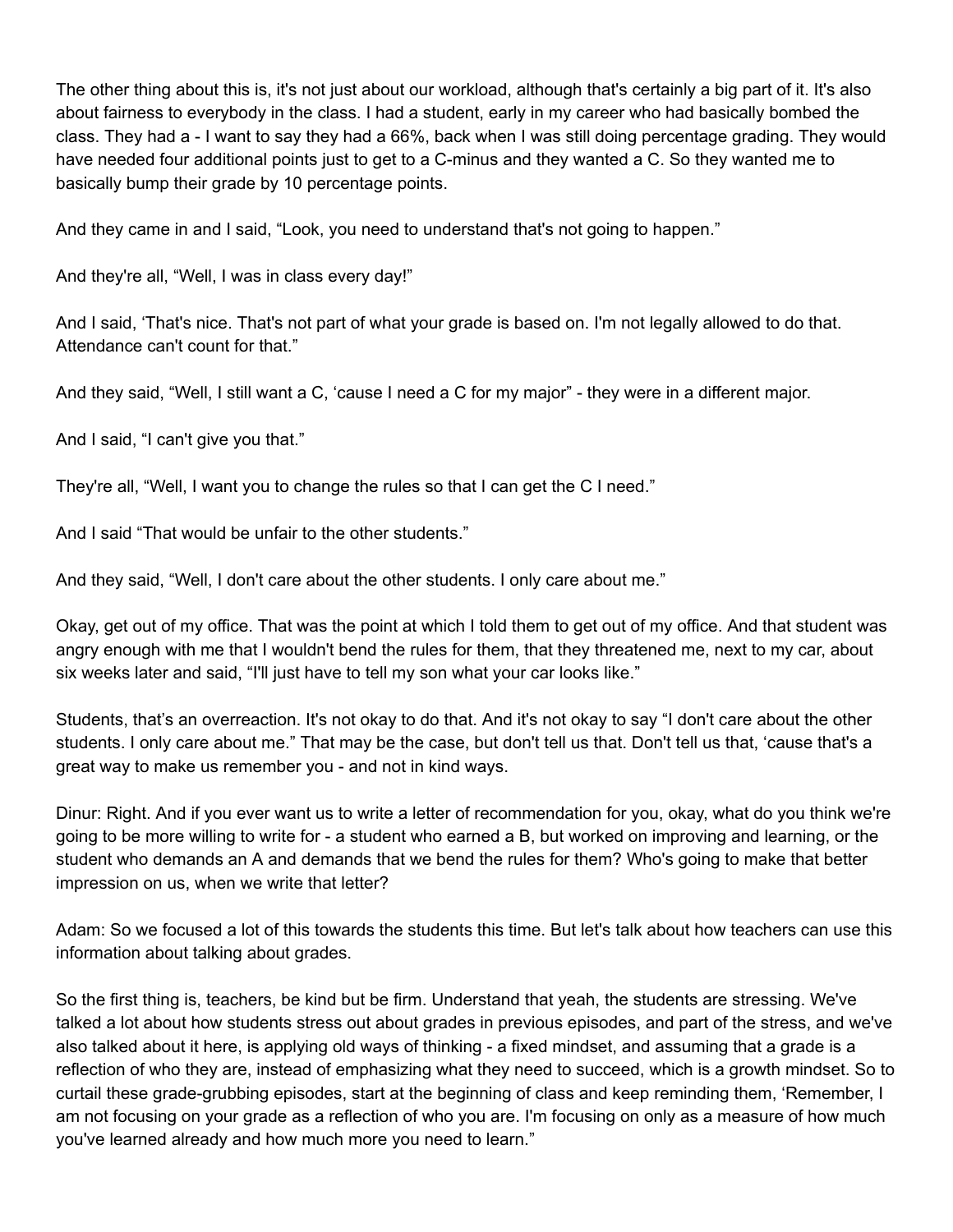But also be okay with saying, 'You know what? We're going to discuss this grade at a future time and let cooler heads prevail." Remember, we don't judge our students as people based on their grade, but students are very used to judging themselves based on their grades, based on their achievements. And they may need some time to get out of that mindset. So give them patience, give them respect, and they will give the same back to you, for the most part.

Dinur: Remind your students, and let them know, that they are far more than their grades. Right? The grades reflect something very, very specific. I tell my students before each test your tests, show me how much of the material you're comfortable with, how much are able to analyze. It doesn't tell me anything more than that. So if you do badly on a test, I don't think of you as a dumb student. I just think, "Okay, it wasn't your day. Maybe there's some material that just isn't clicking or something came up. What can we do so that test two is a little bit better, you know?"

Be honest if you review a paper or a test, but also emphasize improvement in progress: "Let's see where you made your mistakes so that these aren't repeated."

In previous episodes I've said "I don't like to repeat my mistakes. I like to make new ones." Oh, make new mistakes, learn more.

And I mentioned how I handle my grade appeals. I, the students obviously assume that if they appeal that it automatically means the grade goes up, because that's what they want. It's their confirmation bias. Uh, but I also tell my students, maybe I read over your paper, I look over that test and I say, "You know what? Oh, I think the grade that you were given pretty accurately reflects the quality of work given. So I'm not changing the grade." That doesn't go up. It doesn't go down.

Or for students that want me to regrade an entire assignment, but don't explain why, well, maybe I'm going to find a few more mistakes that I didn't ding you for, that the TA didn't ding you for, and that grade's going to go down. So there is a procedure.

And I do want to be fair, so I do allow appeals, but I want the issue for the appeal to be put in writing so that I know what I'm looking for. And what this does is, it likely weeds out the students who are trying to effectively throw a dart at a board and seeing if they can hit, you know, the grade-change bullseye.

Adam: Now students, the way you can use this is, first, RELAX! A bad test or a bad paper or a bad assignment? it's just a bad test or a bad paper or a bad assignment. It means maybe it wasn't your day, like Dinur was saying, maybe it just didn't click. It says nothing about who you are.

If you're not happy with a grade, focus on what you did or didn't turn the grade and what you can change to earn a higher grade. Focus on your own development and your own growth and your own learning. Don't focus on the score. Don't focus on the letter grade. It's not the end of the world. I know you've been trained by high school to believe that any grade lower than an A is the end of the world. That is not the case.

And again, remember lots of teachers have lots of students all at the same time. In most classes there's anywhere from 25 to 200 students versus one instructor, so we can't keep track of everybody's grades and certainly not off the top of our heads. I had a student wait until I packed everything up. My laptop was in my backpack. All my stuff was together. And he came up and said, "I'd like to find out what my grade is."

I'm all, "Did you just not see me pack everything up? I don't know what your grade is."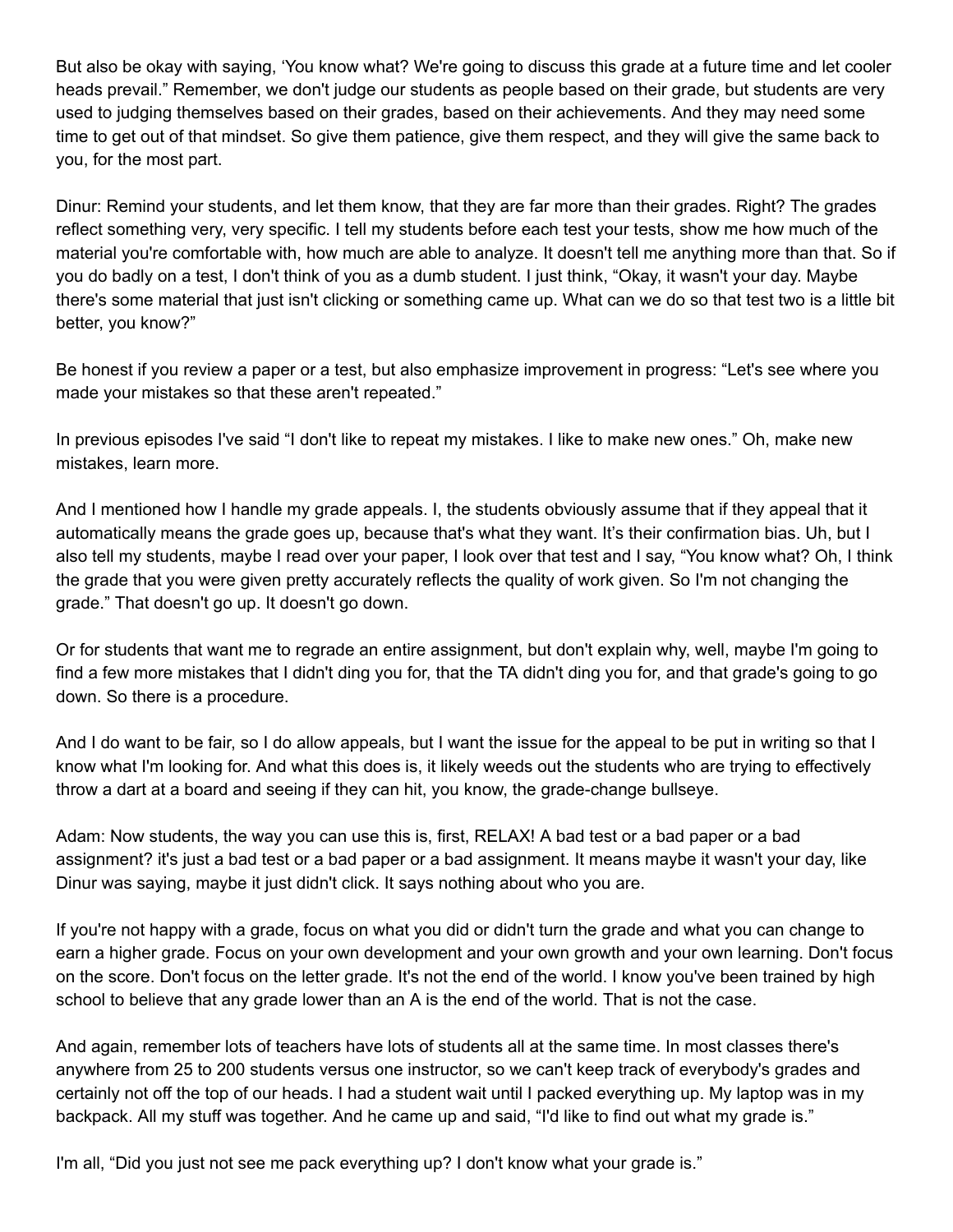"But you always know what our grades are!"

"No, I don't. I have no idea - a, who you are; b, off the top of my head, I couldn't tell you what your grade is, but I've told you how to figure out your grade. Go figure it out." If you give your teachers patience and respect, they'll do the same to you, but don't demand that we do things like pull your grade out of our head when there are 200 of you in a class. That's really not realistic.

Dinur: Remember, the teachers are not your enemy. We want to see you succeed in our classes and in other classes and in order to do that, figure out what we're looking for, right? How is my grade determined? It's always going to be on the syllabus and if it's confusing at the beginning of a semester, that's a really good time to come and ask us because that helps you be a better student. It helps us be better teachers. If we say, "Okay, there was something that wasn't very clear about this assignment. How can I rephrase this so that this confusion doesn't happen again?"

Each teacher, each professor, has their own standards that they want and expect students to meet, and as professors we want to help students reach that standard. Here's the minimum you need to show me to pass this class. Okay, if you want, now that's a C. if you want the B, here's what I'm looking for. Do you want that? A, here's what you've got to do.

Adam: And teachers, you do have to be transparent about this. A lot of us are still giving paper assignments that say "6 pages, 12 point font, one inch margins, Times New Roman, black ink, white paper," and that's literally all the guidance the students get about what we're looking for. We did a recent episode on rubrics, I think it was episode, what was it, 43? Yeah, Episode 43 - go back and listen to that, because that will tell you how to tell the students, this is what I'm expecting you to do.

Dinur: For students, look at failure (in quotes or out of quotes), as subjective failure versus objective failure as a way of starting something new. But now, now when we say "subjective" and "objective," subjective is: you got a B-minus on a test and you're furious that you didn't get an A.

Now, did you fail that test? Hell no. You did a pretty good job, but you didn't do as well as you'd like.

The objective failure is: you got 50%. That's an objective failure. You didn't do very well on this. You showed that you got about half of the material or half of the skills or half of the concepts, the other half just didn't click.

So again, think of this as a way of starting over, but now smarter. You bombed the first test in a class? Figure out what the problem is, you know? Was it the material didn't click? Were you not able to spend enough time studying? When you studied, how did you study? Were you just reading through the book and over notes, or were you using flashcards? Were you talking to other people? Yeah, you have to be honest with yourself and with your teachers. If they ask you this, and if the problem would say how to manage time for studying, well now you know that you've got to change that up the second time you - or for the second test in that class, right? Maybe it's "I need to spend more time" or maybe "I'm happy that I studied for six hours, but instead of doing it the night before, I'm going to do an hour a day for six days leading up to that test." You know, doing so and showing us improvement speaks a lot louder and a lot more favorably to us as teachers than going "This grade is unfair!"

Adam: Now, if you do want to appeal a grade, be clear with where you see a mistake that you should get points back for, because that lets us know what to look for. The more vague your appeal is, the more we get, "well,